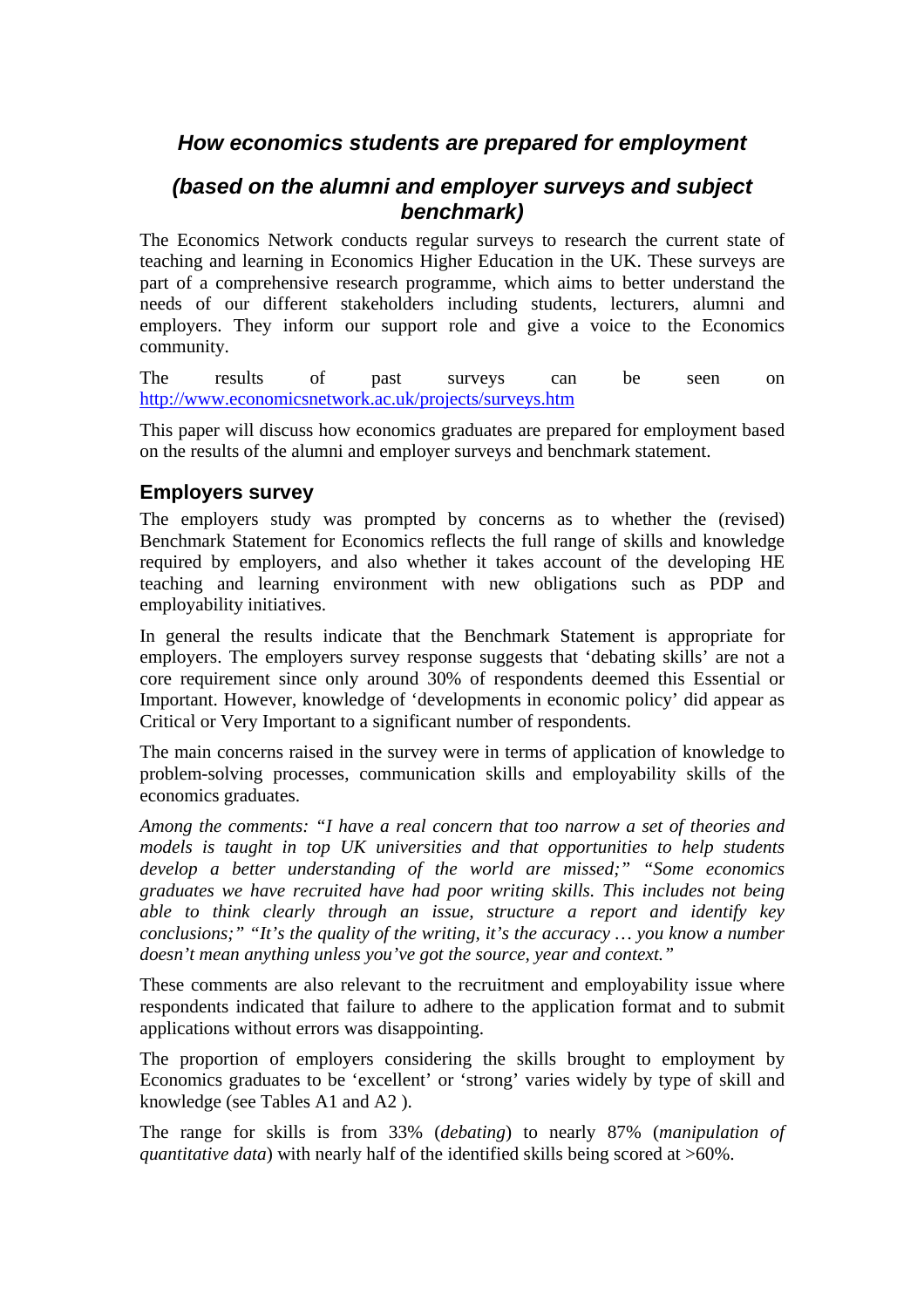The range for knowledge is much narrower with figures from 29% (*development of economic policy*) to nearly 53% (*opportunity cost*). In general, less than half of respondents considered Economics graduates to be 'excellent' or 'strong' in any of the identified knowledge areas.

| Skill type                                         | % essential or<br>important | % excellent or<br>strong |
|----------------------------------------------------|-----------------------------|--------------------------|
|                                                    | required skill              | achieved skill           |
| Work as team                                       | 97.5                        | 78.9                     |
| Communicate clearly in writing                     | 97.4                        | 55.3                     |
| Communicate clearly in speech                      | 92.3                        | 65.9                     |
| Be objective                                       | 90.0                        | 73.7                     |
| Organise/interpret/present quantitative data       | 89.7                        | 86.8                     |
| Communicate complex concepts                       | 84.2                        | 44.4                     |
| Apply to real world                                | 82.5                        | 60.5                     |
| Apply knowledge                                    | 79.5                        | 82.9                     |
| Deal with complexity                               | 76.9                        | 56.8                     |
| Locate principal information sources               | 76.3                        | 73.0                     |
| Solve complex problems                             | 71.8                        | 58.3                     |
| Abstract (balance simplification and<br>relevance) | 71.8                        | 41.7                     |
| Use IT effectively                                 | 71.1                        | 83.8                     |
| Research independently                             | 69.2                        | 68.4                     |
| Use diagrams appropriately                         | 64.1                        | 45.7                     |
| Build/use models                                   | 61.5                        | 59.5                     |
| Sensitive to social/cultural/political issues      | 61.5                        | 56.8                     |
| Strategic and means to ends                        | 60.5                        | 45.9                     |
| Debating skills                                    | 30.0                        | 33.3                     |

*Table A1 Skills* 

*Note: Percentages refer to % of valid responses for each skill taken separately.*

| Knowledge type                               | % critical or very<br>important<br>required knowledge | % excellent or strong<br>achieved knowledge |
|----------------------------------------------|-------------------------------------------------------|---------------------------------------------|
| Incentives and their effects                 | 54.1                                                  | 47.1                                        |
| Interdependency of markets and<br>welfare    | 52.8                                                  | 35.3                                        |
| Inter-connections                            | 51.4                                                  | 44.1                                        |
| <b>Microeconomics</b>                        | 51.4                                                  | 41.9                                        |
| Social costs and benefits                    | 45.9                                                  | 42.4                                        |
| Developments in policy and relevance         | 44.4                                                  | 29.4                                        |
| Marginal considerations                      | 44.4                                                  | 39.4                                        |
| Impact of expectations and surprises         | 43.2                                                  | 32.4                                        |
| Opportunity cost                             | 40.5                                                  | 52.9                                        |
| Macroeconomic variables and<br>relationships | 37.1                                                  | 32.4                                        |
| Equilibrium, disequilibrium and stability    | 25.0                                                  | 32.4                                        |

### *Table A2 Knowledge*

*Note: Percentages refer to % of valid responses for each knowledge item taken separately.*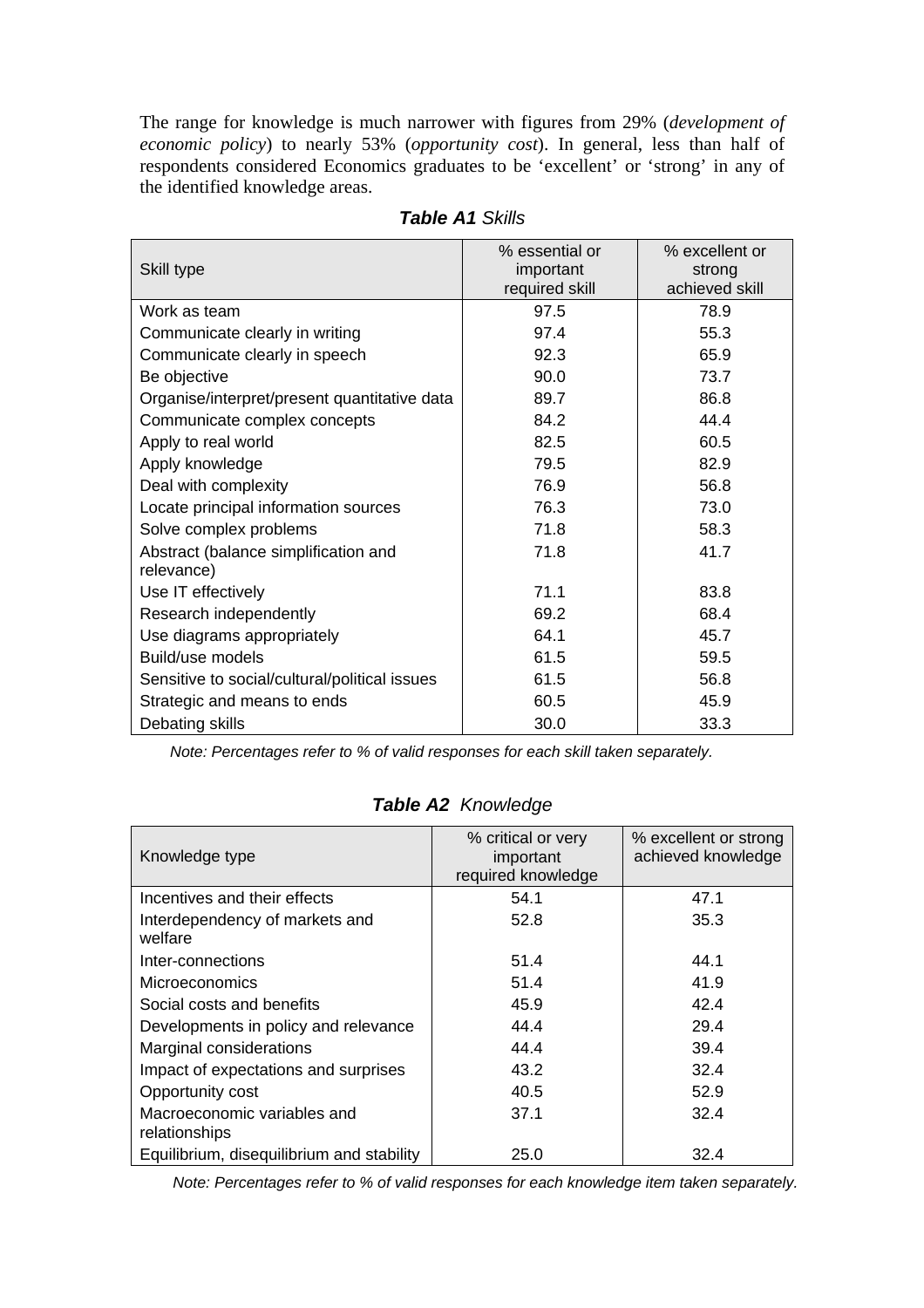An indicator of deficit has been based upon a comparison of the percentages of respondents giving the two highest ratings to importance (essential/important or critical/very important) and possession (excellent/strong). Concern may be felt if the proportion of respondents judging a skill/knowledge to be of high importance is not reflected in the proportion that consider Economics graduates to possess that skill/knowledge at a high level.

In general, both skills and knowledge appear to present many examples of deficit using this criterion.

Three skills which appear to require the most attention are *abstraction*, *communication of complex concepts* and *communication in writing*, although others are also apparent.

Deficits in knowledge are not so extreme, although this may in part be due to low expectations on behalf of employers. The two knowledge areas which stand out are *developments in economic policy* and *interdependency of markets and economic welfare* (along with, perhaps, *impact of expectations and surprises*).

Employers were very critical of Economics graduates' performance throughout the application and interview process. A lack of communication skills (both written and spoken) as well as inadequate preparation for the interview were remarked upon many times and given as reasons why applicants were either not given, or performed badly in, interviews. It would appear that some attention should be given to this aspect even though it may not be solely related to Economics graduates.

#### **Alumni survey**

We recognise that alumni can offer a unique perspective on evaluation of the skills and knowledge developed through a degree course and those required in the work place. To get information on how degree programs could be improved was one of the main purposes of our alumni survey.

When asked what was not included in the degree but would have been useful, alumni suggested specific modules, real world examples, work experience and work place skills. Many ask to learn about different schools of economic thought.

Abilities that were not well developed by their degree, according to a majority of respondents, include oral and written communication, fluency in using IT, general creative and imaginative powers and awareness of cross-cultural issues, indicating that these are areas that could be developed further.

When asked about skills they'd like to develop further, alumni mention econometrics and data analysis, application of theory to real life, communication and presentation skills.

A majority found all aspects of their course useful, when asked to mention the least useful aspects of their study. Some respondents mention courses not directly connected with their current employment.

They also suggested some areas where further development would bring rewards, including generic skills such as oral and written communication, and application of theory to real-world economic problems.

Their answers could be seen from the following chart: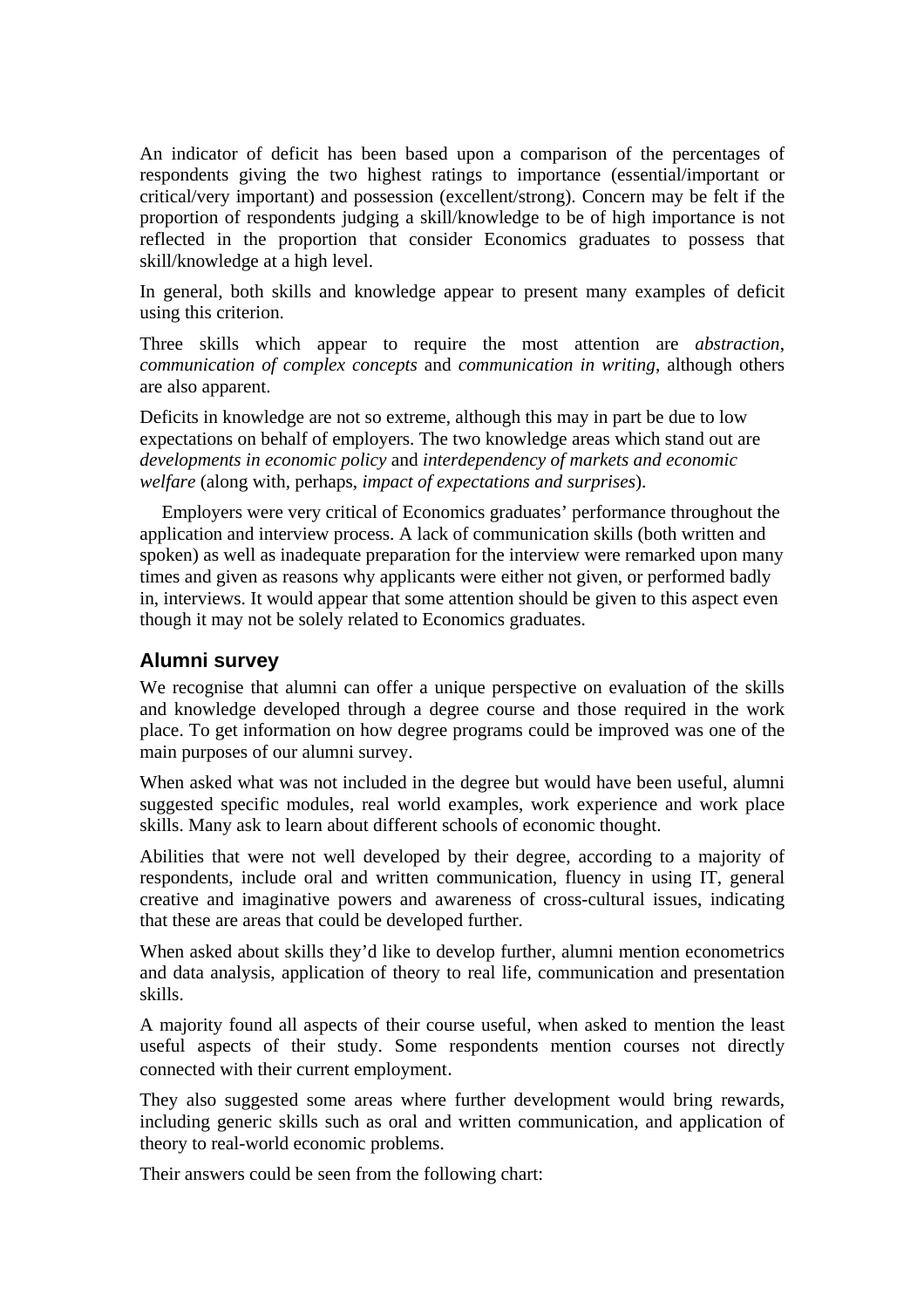

Comparing the results from 2004 and 2008 alumni surveys, the respondents' perception of the skills developed during their study has changed. In 2008 more respondents saw their skills developed to 'A great extent' then in 2004:

- Abstraction 43.9% versus 39.2%
- Analyses of economic…issues  $-57.6\%$  versus  $52.1\%$
- Ability to recognise...data  $-45.2\%$  versus 39.2%
- Framing  $-28.7\%$  versus 19.0%
- Communication of economic ideas 36.7% versus 27.3%.

At the same time some skills were perceived by graduates to be developed to a lesser degree in 2008 compared to 2004:

Understanding and interpreting financial matters to 'A great extent' 25.9% versus 29.8%

Strategic thinking – 35.6% versus 36.4%.

We also ask alumni what skills help them get the current job.

Knowledge, degree and academic achievement along with communication and analytical skills were mentioned most often.

Some have specifically mentioned the ability to communicate with non-specialists – 'A key criterion for economists working in government is to be able to convey complex economic issues to non-specialist audiences. My undergraduate degree did not consider this aspect of economics, though my masters did somewhat. You learn this a great deal on the job, but many people find this a stumbling block at interview'.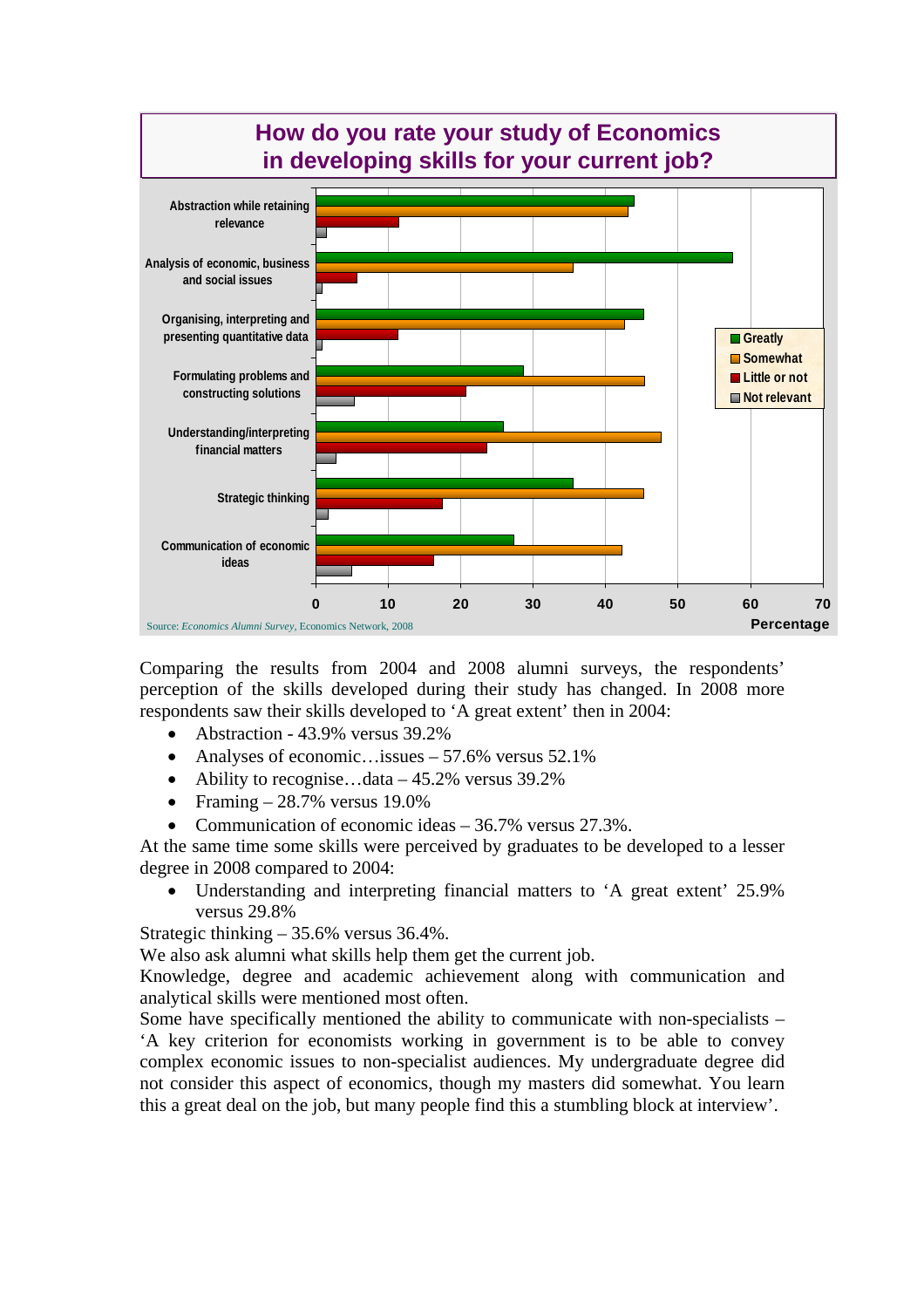

Increasingly employers are interested in graduates with generic as well as specialist skills. We ask respondents to rate contribution of their degree in respect of those skills.



The majority of respondents rated the following as 'Not very high': contribution of their degree programme to the development of their ability for oral communication, fluency in using IT, general creative and imaginative powers and awareness of cross cultural issues as, indicating that these are areas that could be developed further. In